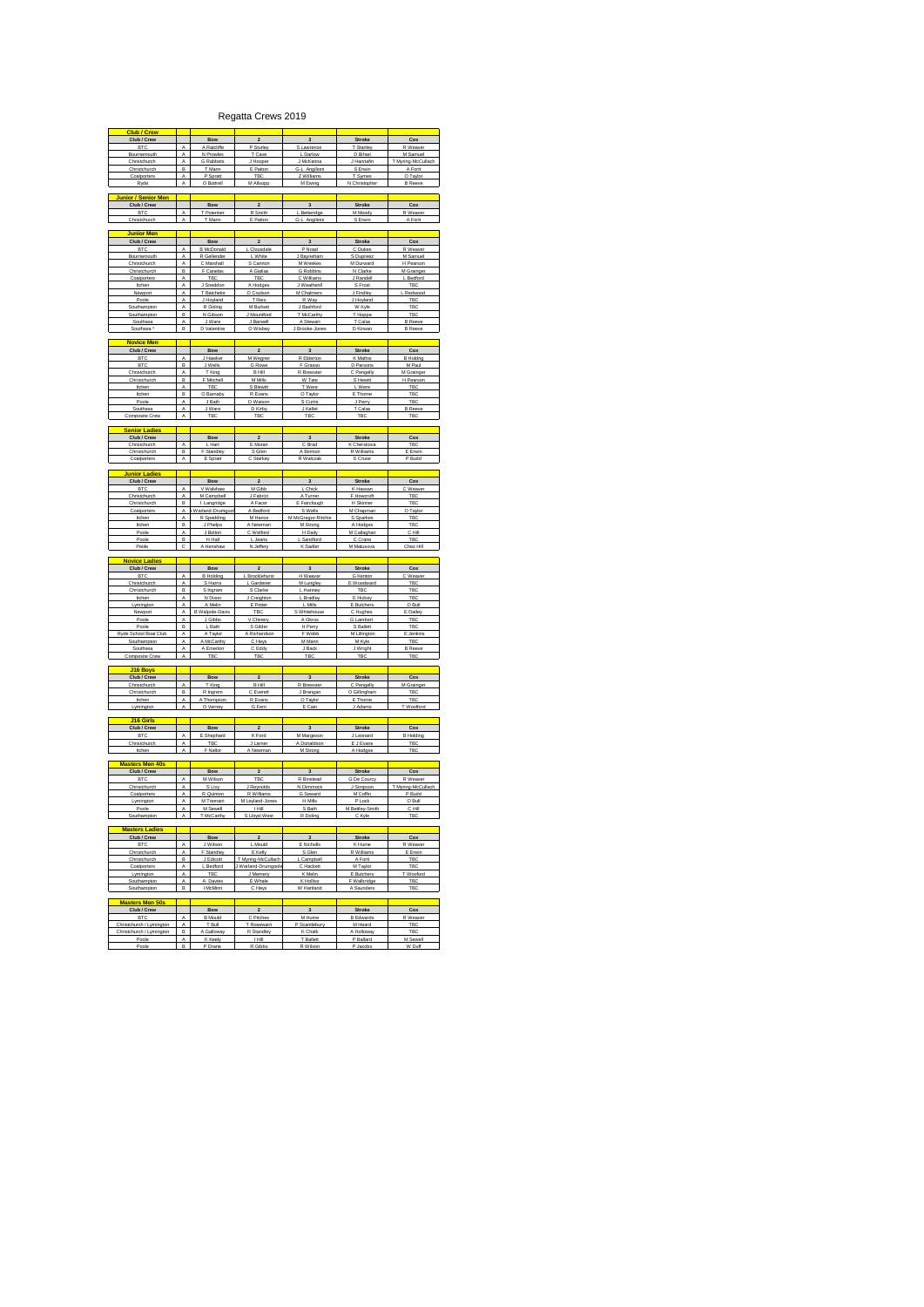#### Regatta Race Order 2019

| Race           | <b>Time</b>    | <b>Round</b> | <b>Event</b>                       | Crew 1                                      | Crew 2                                  | <b>Next Race</b> |
|----------------|----------------|--------------|------------------------------------|---------------------------------------------|-----------------------------------------|------------------|
| 1              | 09:30          | 1            | Novice Ladies                      | Composite Crew                              | Poole A                                 | 11               |
| $\overline{2}$ | 09:37          | 1            | Novice Ladies                      | Christchurch A                              | Itchen A                                | 12               |
| 3              | 09:44          | 1            | Novice Ladies                      | Newport A                                   | <b>BTC A</b>                            | 12               |
| $\overline{4}$ | 09:51          | 1            | Novice Ladies                      | Poole A                                     | Christchurch B                          | 13               |
| 5              | 09:58          | 1            | Novice Men                         | <b>BTC B</b>                                | <b>Composite Crew</b>                   | 17               |
| 6              | 10:05          | 1            | Junior Ladies                      | Poole C                                     | Christchurch B                          | 20               |
| $\overline{7}$ | 10:12          | $\mathbf{1}$ | Junior Men                         | Southampton A                               | Coalporters A                           | 23               |
| 8              | 10:19          | 1            | Junior Men                         | Christchurch A                              | Southsea B                              | 24               |
| 9              | 10:26          | 1            | Junior Men                         | Itchen A                                    | Poole A                                 | 24               |
| 10             | 10:33          | 1            | Junior Men                         | Christchurch B                              | Bournemouth A                           | 25               |
| 11             | 10:40          | QF           | Novice Ladies                      | Lymington A                                 | Winner Race 1                           | 35               |
| 12             | 10:47          | QF<br>QF     | Novice Ladies                      | Winner Race 2                               | Winner Race 3                           | 35               |
| 13<br>14       | 10:54          | QF           | Novice Ladies                      | Winner Race 4                               | Southsea A                              | 36               |
| 15             | 11:01<br>11:08 | QF           | Novice Ladies<br>Novice Men        | Southampton A<br>Christchurch B             | Ryde School Boat Club A<br><b>BTC A</b> | 36<br>37         |
|                |                |              |                                    |                                             |                                         |                  |
| 16             | 11:15          | QF           | Novice Men                         | Poole A                                     | Itchen B                                | 37               |
| 17             | 11:22          | QF           | Novice Men                         | Winner Race 5                               | Christchurch A                          | 38               |
| 18<br>19       | 11:29<br>11:36 | QF<br>QF     | Novice Men<br>Junior Ladies        | Southsea B<br>Poole B                       | Itchen A<br>Coalporters A               | 38<br>39         |
| 20             | 11:43          | QF           | Junior Ladies                      | Itchen A                                    | Winner Race 6                           | 39               |
| 21             | 11:50          | QF           | Junior Ladies                      | Poole A                                     | <b>BTC A</b>                            | 40               |
| 22             | 11:57          | QF           | Junior Ladies                      | Itchen B                                    | Christchurch A                          | 40               |
| 23             | 12:04          | QF           | Junior Men                         | <b>BTCA</b>                                 | Winner Race 7                           | 41               |
| 24             | 12:11          | QF           | Junior Men                         | Winner Race 8                               | Winner Race 9                           | 41               |
| 25             | 12:18          | QF           | Junior Men                         | Winner Race 10                              | Southampton B                           | 42               |
| 26             | 12:25          | QF           | Junior Men                         | Southsea A                                  | Newport A                               | 42               |
| 27             | 12:32          | QF           | Masters Women                      | Lymington A                                 | Southampton B                           | 46               |
| 28             | 12:39          | QF           | Masters Women                      | Christchurch B                              | Southampton A                           | 47               |
| 29             | 12:46          | QF           | Masters Women                      | <b>BTC A</b>                                | Coalporters A                           | 47               |
| 30             | 12:53          | QF           | Masters Men 40s                    | <b>BTCA</b>                                 | Coalporters A                           | 48               |
| 31<br>32       | 13:00<br>13:07 | QF<br>QF     | Masters Men 40s<br>Masters Men 50s | Southampton A<br>Christchurch / Lymington B | Christchurch A<br>Poole B               | 49<br>50         |
| 33             | 13:14          | SF           | Senior Men                         | Bournemouth A                               | Christchurch A                          | 53               |
| 34             | 13:21          | SF           | Senior Men                         | Ryde A                                      | Christchurch B                          | 54               |
| 35             | 13:28          | SF           | Novice Ladies                      | Winner Race 11                              | Winner Race 12                          | 55               |
| 36             | 13:35          | SF           | Novice Ladies                      | Winner Race 13                              | Winner Race 14                          | 55               |
| 37             | 13:42          | SF           | Novice Men                         | Winner Race 15                              | Winner Race 16                          | 56               |
| 38             | 13:49          | SF           | Novice Men                         | Winner Race 17                              | Winner Race 18                          | 56               |
| 39             | 13:56          | SF           | Junior Ladies                      | Winner Race 19                              | Winner Race 20                          | 57               |
| 40             | 14:03          | SF           | Junior Ladies                      | Winner Race 21                              | Winner Race 22                          | 57               |
| 41             | 14:10          | SF           | Junior Men                         | Winner Race 23                              | Winner Race 24                          | 58               |
| 42             | 14:17          | SF           | Junior Men                         | Winner Race 25                              | Winner Race 26                          | 58               |
| 43<br>44       | 14:24<br>14:31 | SF           | J16 Girls                          | <b>Itchen A</b>                             | Christchurch A                          | 59               |
| 45             | 14:38          | SF<br>SF     | J16 Boys<br>J16 Boys               | Christchurch A<br>Christchurch B            | Itchen A<br>Lymington A                 | 60<br>60         |
| 46             | 14:45          | SF           | Masters Women                      | Christchurch A                              | Winner Race 27                          | 62               |
| 47             | 14:52          | SF           | Masters Women                      | Winner Race 28                              | Winner Race 29                          | 62               |
| 48             | 14:59          | SF           | Masters Men 40s                    | Lymington A                                 | Winner Race 30                          | 63               |
| 49             | 15:06          | SF           | Masters Men 40s                    | Winner Race 31                              | Poole A                                 | 63               |
| 50             | 15:13          | SF           | Masters Men 50s                    | <b>BTC A</b>                                | Winner Race 32                          | 64               |
| 51             | 15:20          | SF           | Masters Men 50s                    | Christchurch / Lymington A                  | Poole A                                 | 64               |
| 52             | 15:27          | SF           | Senior Ladies                      | Christchurch A                              | Christchurch B                          | 65               |
| 53             | 15:34          | SF           | Senior Men                         | <b>BTC A</b>                                | Winner Race 33                          | 66               |
| 54             | 15:41          | SF           | Senior Men                         | Winner Race 34                              | Coalporters A                           | 66               |
| 55             | 16:10          | F            | Novice Ladies                      | Winner Race 35                              | Winner Race 36                          |                  |
| 56             | 16:17          | F            | Novice Men                         | Winner Race 37                              | Winner Race 38                          |                  |
| 57             | 16:24          | F            | Junior Ladies                      | Winner Race 39                              | Winner Race 40                          |                  |
| 58             | 16:31          | F            | Junior Men                         | Winner Race 41                              | Winner Race 42                          |                  |
| 59             | 16:38          | F            | J16 Girls                          | <b>BTCA</b>                                 | Winner Race 43                          |                  |
| 60             | 16:45          | F            | J16 Boys                           | Winner Race 44                              | Winner Race 45                          |                  |
| 61             | 16:52          | F            | Junior Senior Men                  | Christchurch A                              | <b>BTC A</b>                            |                  |
| 62             | 16:59          | F            | Masters Women                      | Winner Race 46                              | Winner Race 47                          |                  |
| 63<br>64       | 17:06<br>17:13 | F<br>F       | Masters Men 40s                    | Winner Race 48                              | Winner Race 49                          |                  |
| 65             | 17:20          | F            | Masters Men 50s<br>Senior Ladies   | Winner Race 50<br>Coalporters A             | Winner Race 51<br>Winner Race 52        |                  |
| 66             | 17:27          | F            | Senior Men                         | Winner Race 53                              | Winner Race 54                          |                  |
|                |                |              |                                    |                                             |                                         |                  |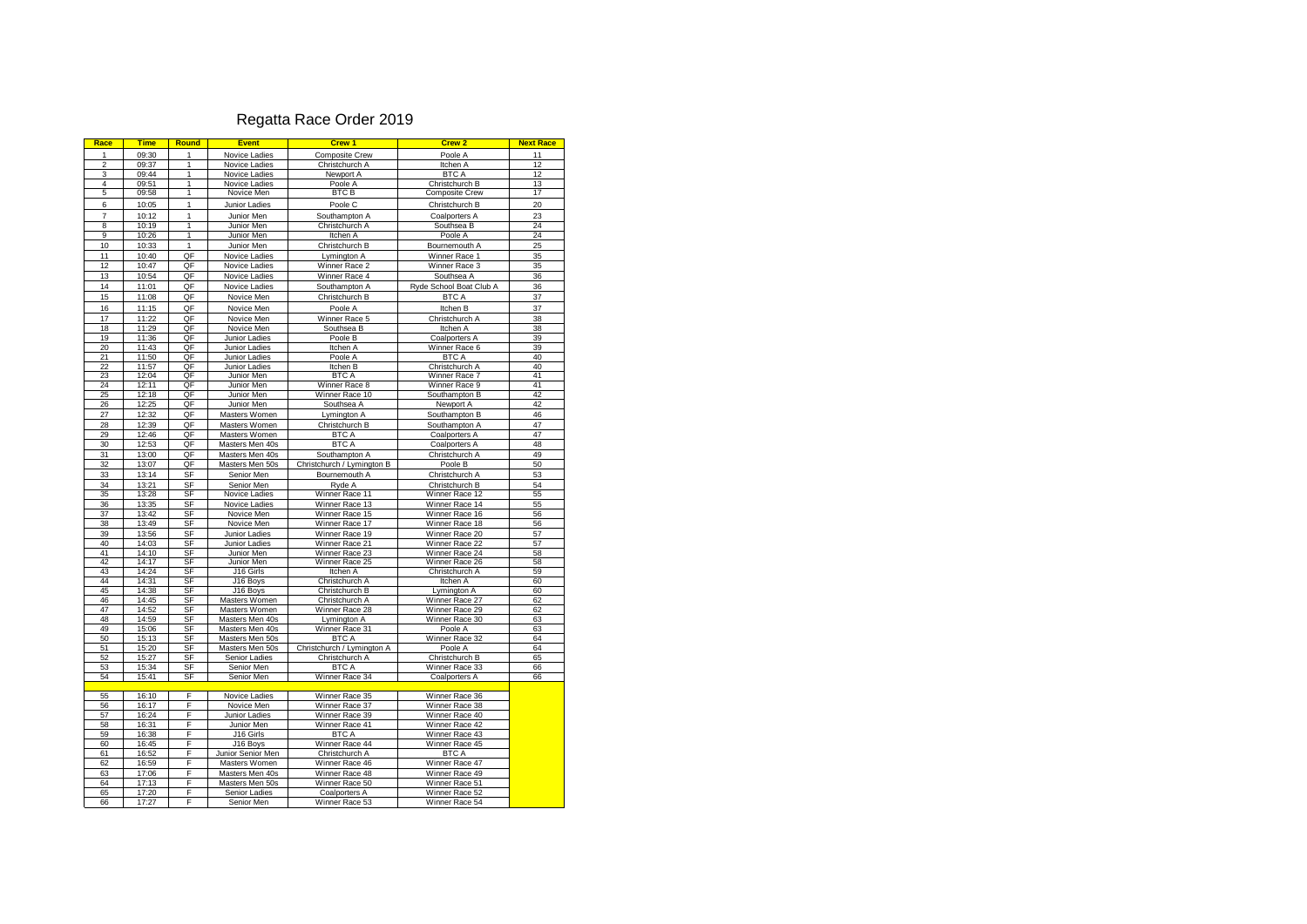#### **Senior Men**

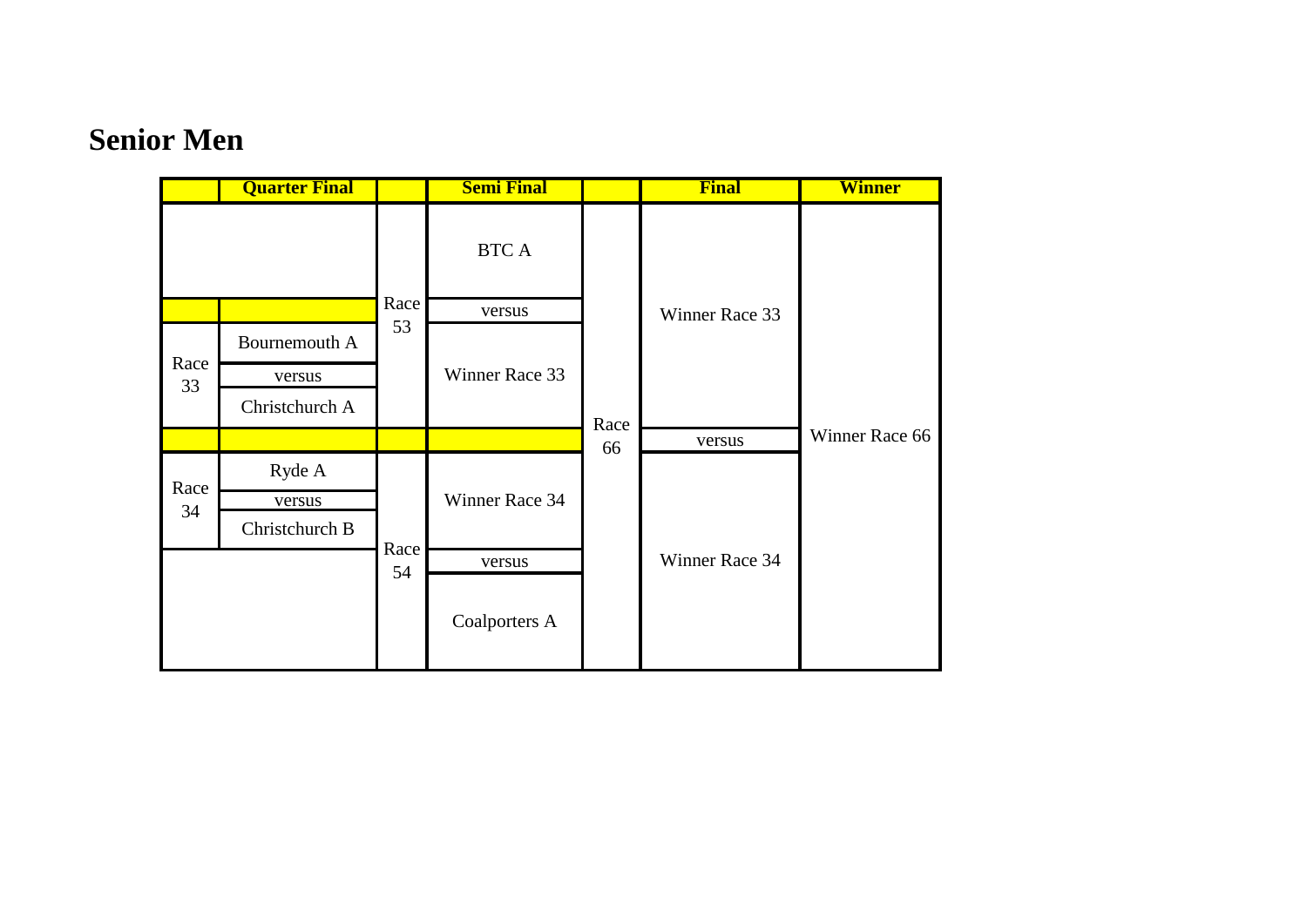## **Junior Senior Men**

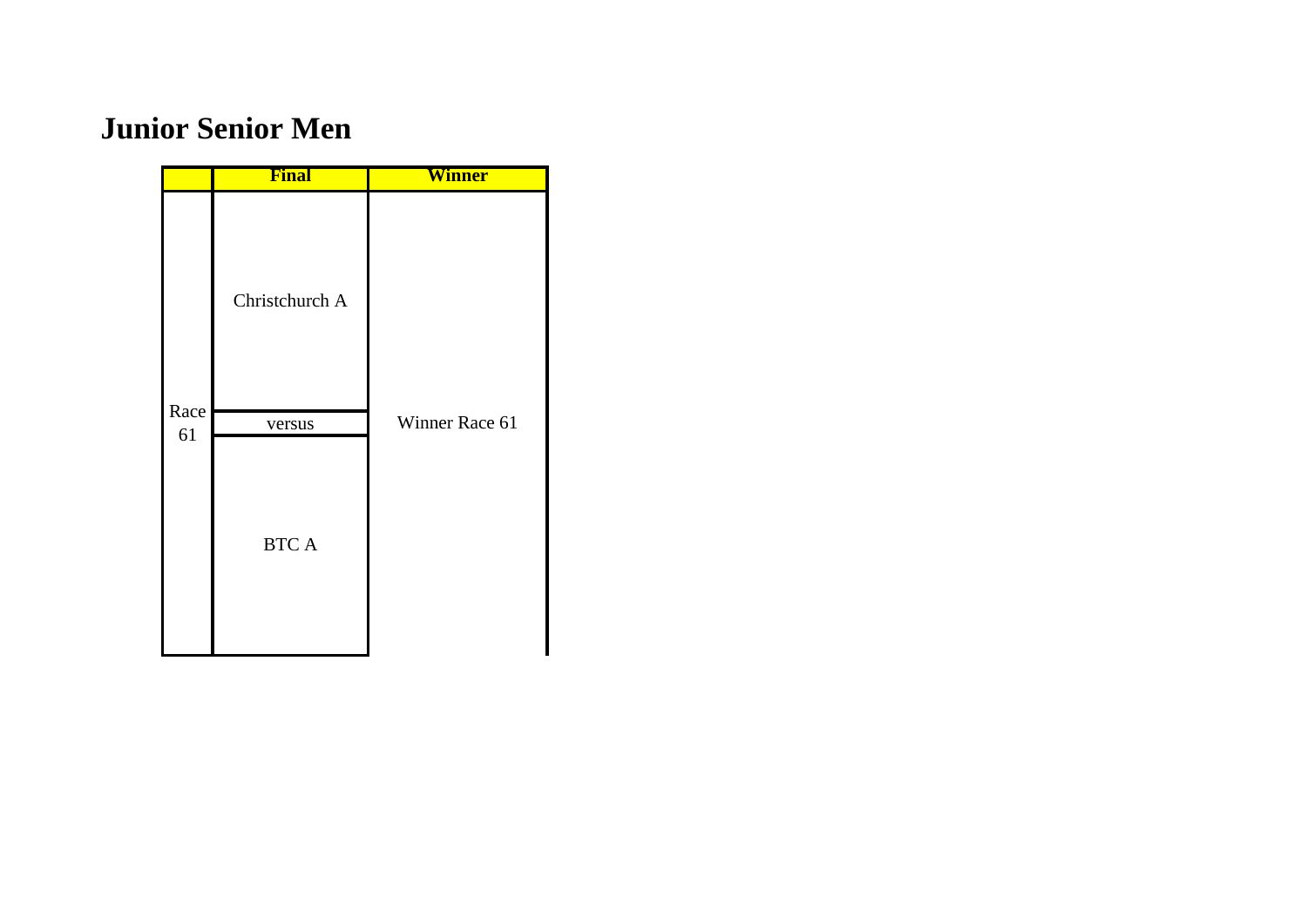# **Junior Men**

|        | <b>First Round</b> |            | <b>Quarter Final</b>   |            | <b>Semi Final</b> |      | <b>Final</b>   | <b>Winner</b>  |
|--------|--------------------|------------|------------------------|------------|-------------------|------|----------------|----------------|
|        |                    | Race       | <b>BTC A</b><br>versus |            |                   |      |                |                |
| Race 7 | Southampton A      | 23         | Winner Race 7          |            | Winner Race 23    |      |                |                |
|        | Coalporters A      |            |                        |            |                   |      |                |                |
|        |                    |            |                        | Race       | versus            |      | Winner Race 41 |                |
|        | Christchurch A     |            |                        | 41         |                   |      |                |                |
| Race 8 | Southsea B         | Race       | Winner Race 8          |            | Winner Race 24    |      |                |                |
|        |                    | 24         | versus                 |            |                   | Race |                |                |
| Race 9 | Itchen A           |            | Winner Race 9          |            |                   |      |                |                |
|        | Poole A            |            |                        |            |                   |      |                |                |
|        |                    |            |                        |            |                   | 58   | versus         | Winner Race 58 |
| Race   | Christchurch B     |            | Winner Race 10         |            | Winner Race 25    |      | Winner Race 42 |                |
| 10     | Bournemouth A      | Race<br>25 |                        |            |                   |      |                |                |
|        |                    |            | versus                 |            |                   |      |                |                |
|        |                    |            | Southampton B          | Race<br>42 |                   |      |                |                |
|        |                    |            |                        |            | versus            |      |                |                |
|        |                    |            | Southsea A             |            |                   |      |                |                |
|        |                    | Race<br>26 | versus                 |            | Winner Race 26    |      |                |                |
|        |                    |            | Newport A              |            |                   |      |                |                |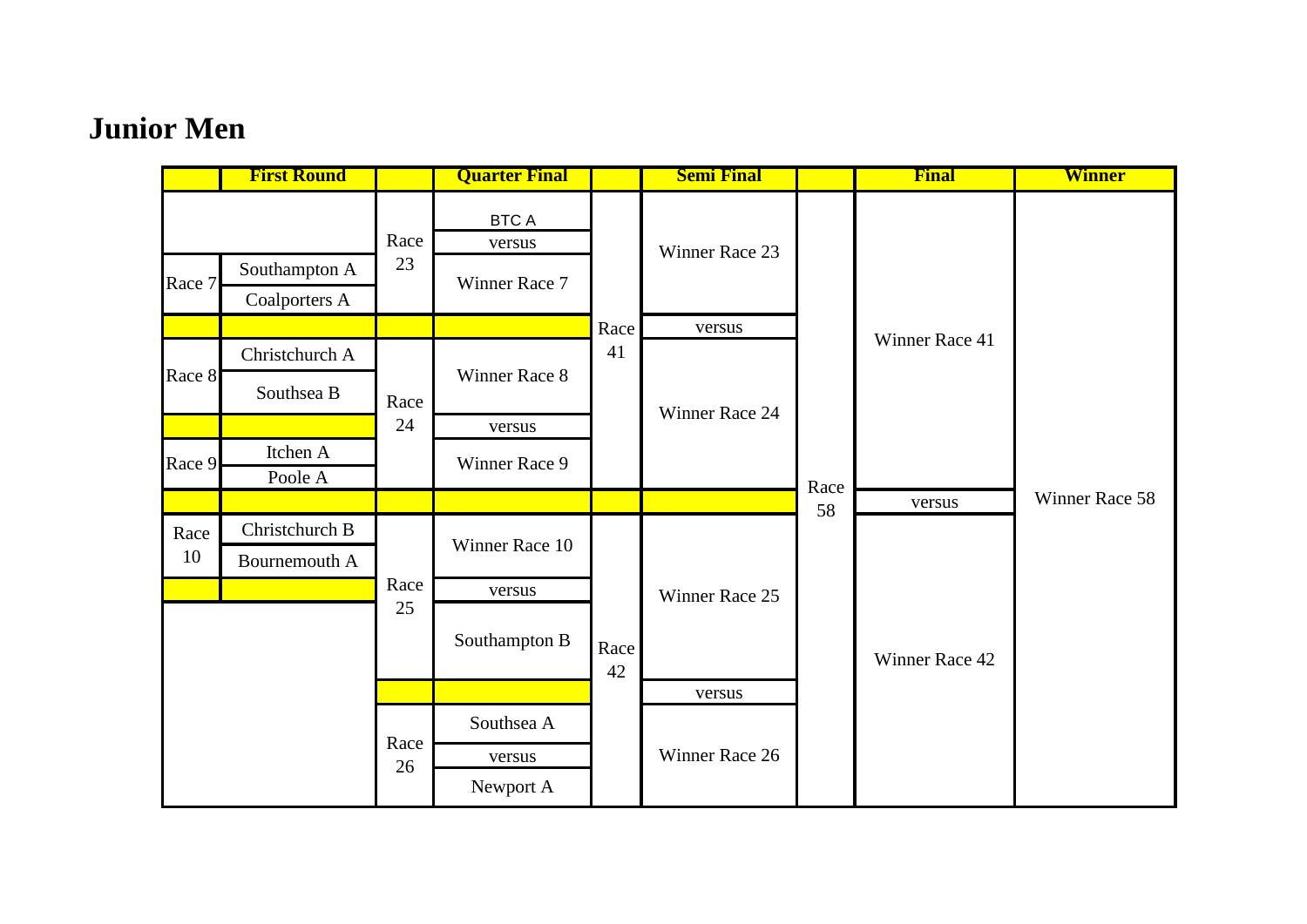# **Novice Men**

|        | <b>First Round</b>                    |            | <b>Quarter Final</b> |                | <b>Semi Final</b> |      | <b>Final</b>   | <b>Winner</b>  |
|--------|---------------------------------------|------------|----------------------|----------------|-------------------|------|----------------|----------------|
|        |                                       |            | Christchurch B       |                | Winner Race 15    |      |                |                |
|        |                                       | Race<br>15 | versus               |                |                   |      |                |                |
|        |                                       |            | BTC A                |                |                   |      |                |                |
|        |                                       |            |                      | Race<br>37     | versus            |      | Winner Race 37 |                |
|        |                                       | Race       | Poole A              |                |                   |      |                |                |
|        |                                       |            | versus               |                | Winner Race 16    |      |                |                |
|        |                                       | 16         | Itchen B             |                |                   |      |                |                |
|        |                                       |            |                      |                |                   | Race | versus         | Winner Race 56 |
| Race 5 | <b>BTC B</b><br><b>Composite Crew</b> | Race       | Winner Race 5        | Race           | Winner Race 17    | 56   | Winner Race 38 |                |
|        |                                       | 17         | versus               |                |                   |      |                |                |
|        |                                       |            | Christchurch A       |                |                   |      |                |                |
|        |                                       |            |                      | 38             | versus            |      |                |                |
|        | Race                                  | Southsea A |                      | Winner Race 18 |                   |      |                |                |
|        |                                       |            | versus               |                |                   |      |                |                |
|        |                                       | 18         | Itchen A             |                |                   |      |                |                |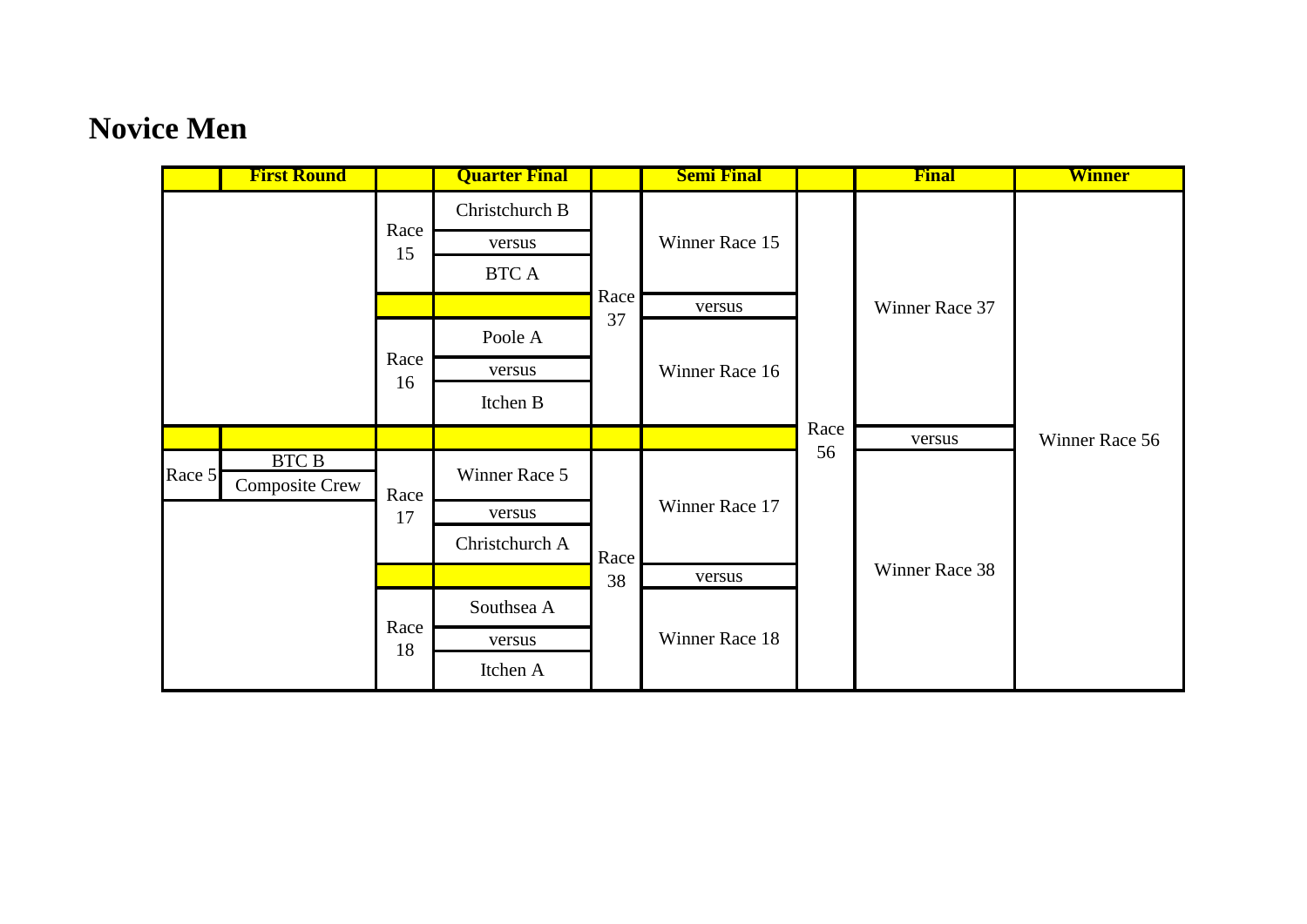### **Senior Ladies**

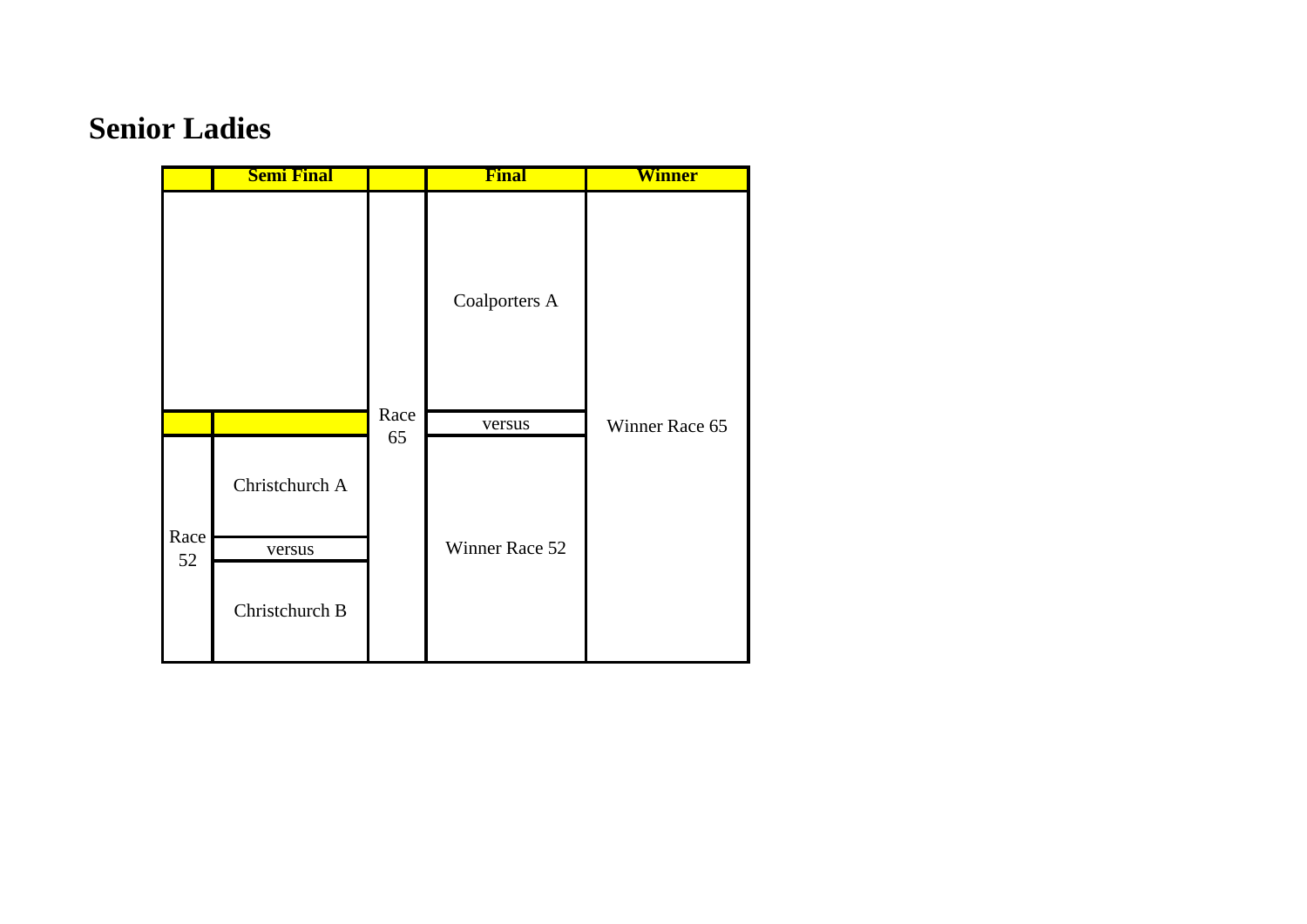# **Junior Ladies**

|        | <b>First Round</b> |            | <b>Quarter Final</b> |            | <b>Semi Final</b> |            | Final          | <b>Winner</b>     |
|--------|--------------------|------------|----------------------|------------|-------------------|------------|----------------|-------------------|
|        |                    |            | Poole B              | Race<br>39 | Winner Race 19    |            | Winner Race 39 |                   |
|        |                    | Race<br>19 | versus               |            |                   |            |                |                   |
|        |                    |            | Coalporters A        |            |                   |            |                |                   |
|        |                    |            |                      |            | versus            |            |                |                   |
|        |                    |            | Itchen A             |            | Winner Race 20    |            |                |                   |
|        |                    | Race       | versus               |            |                   |            |                |                   |
| Race 6 | Poole C            | 20         | Winner Race 6        |            |                   |            |                |                   |
|        | Christchurch B     |            |                      |            |                   |            |                |                   |
|        |                    |            |                      |            |                   | Race<br>57 | versus         | Winner Race<br>57 |
|        |                    | Race       | Poole A              |            | Winner Race 21    |            |                |                   |
|        |                    | 21         | versus               |            |                   |            | Winner Race 40 |                   |
|        |                    |            | BTC A                | Race       |                   |            |                |                   |
|        |                    |            |                      | 40         | versus            |            |                |                   |
|        |                    | Race       | Itchen B             |            |                   |            |                |                   |
|        |                    | $22\,$     | versus               |            | Winner Race 22    |            |                |                   |
|        |                    |            | Christchurch A       |            |                   |            |                |                   |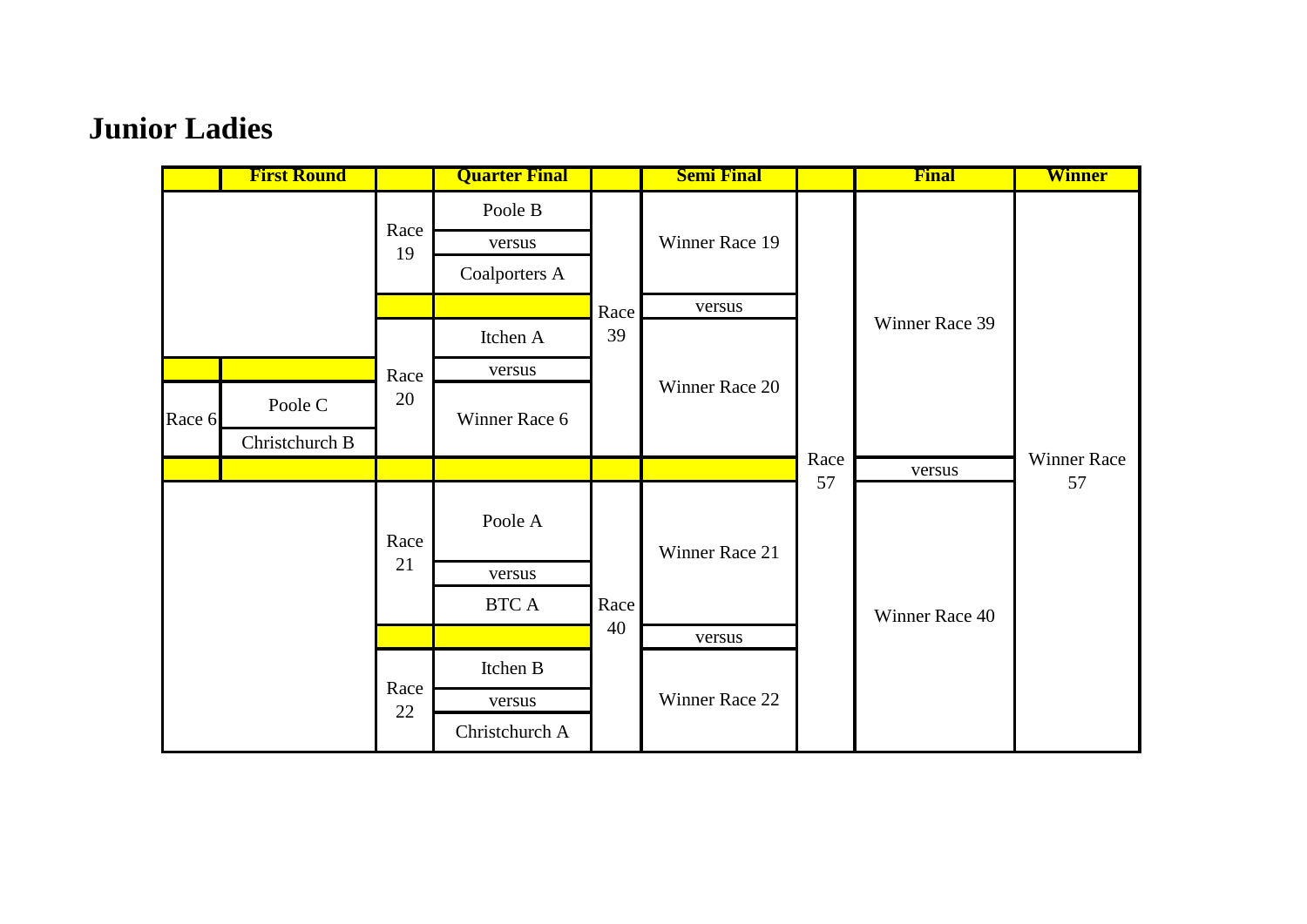#### **Novice Ladies**

|        | <b>First Round</b>               |            | <b>Quarter Final</b>       |      | <b>Semi Final</b> |      | <b>Final</b>   | <b>Winner</b>      |
|--------|----------------------------------|------------|----------------------------|------|-------------------|------|----------------|--------------------|
|        |                                  | Race<br>11 | Lymington A                |      | Winner Race 11    |      |                |                    |
|        |                                  |            | versus                     |      |                   |      |                |                    |
| Race 1 | <b>Composite Crew</b><br>Poole A |            | Winner Race 1              |      |                   |      |                |                    |
|        |                                  |            |                            | Race | versus            |      | Winner Race 35 |                    |
| Race 2 | Christchurch A<br>Itchen A       |            | Winner Race 2              | 35   | Winner Race 12    | Race |                | <b>Winner Race</b> |
|        |                                  | Race       | versus                     |      |                   |      |                |                    |
| Race 3 | Newport A                        | 12         | Winner Race 3              |      |                   |      |                |                    |
|        | <b>BTC A</b>                     |            |                            |      |                   |      |                |                    |
|        |                                  |            |                            |      |                   | 55   | versus         | 55                 |
| Race 4 | Poole B<br>Christchurch B        | Race       | Winner Race 4              |      | Winner Race 13    |      | Winner Race 36 |                    |
|        |                                  | 13         | versus                     |      |                   |      |                |                    |
|        |                                  |            | Southsea A                 | Race |                   |      |                |                    |
|        |                                  | Race<br>14 |                            | 36   | versus            |      |                |                    |
|        |                                  |            | Southampton A              |      | Winner Race 14    |      |                |                    |
|        |                                  |            | versus<br>Ryde School Boat |      |                   |      |                |                    |
|        |                                  |            | Club A                     |      |                   |      |                |                    |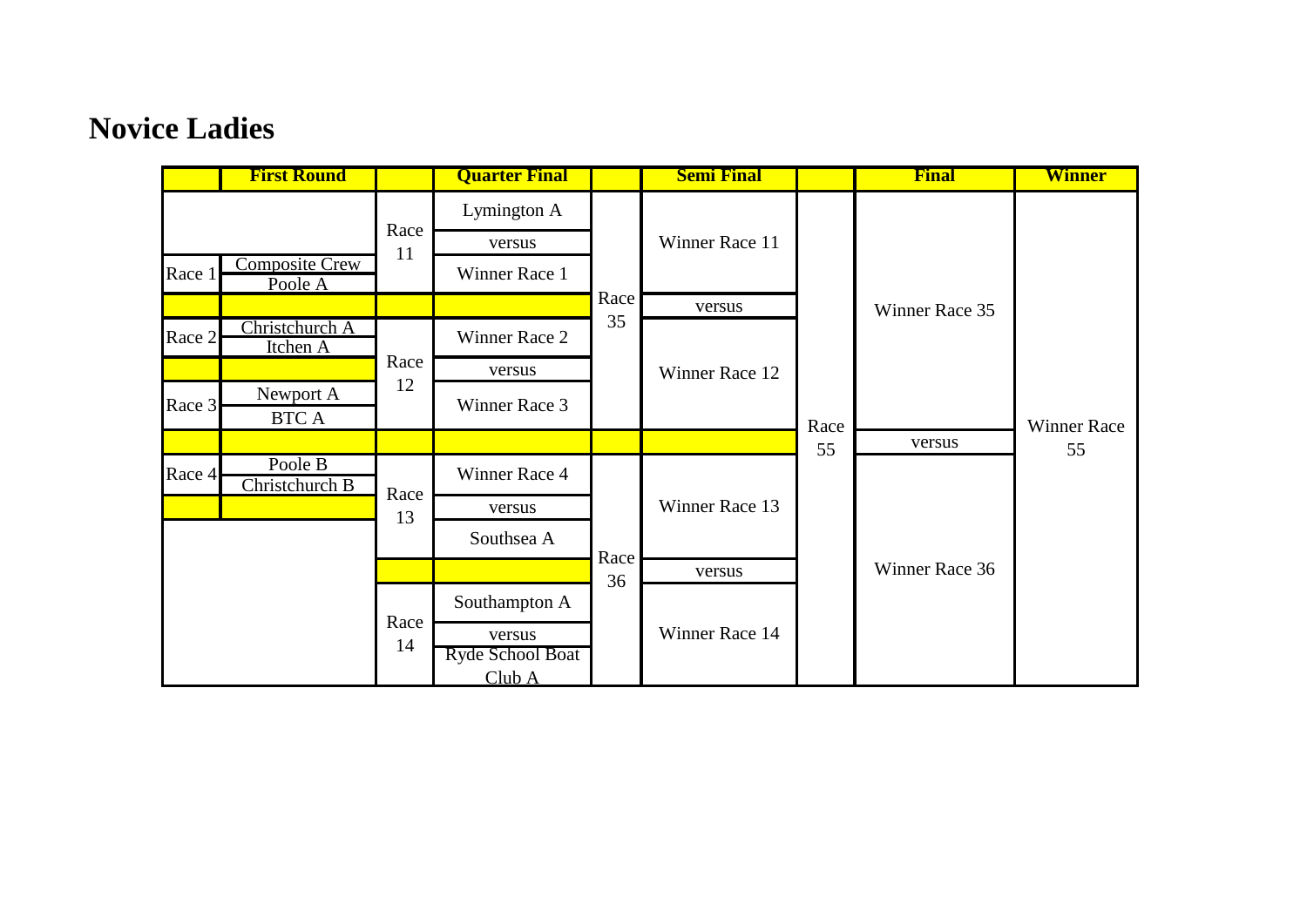#### **Masters Men 40s**

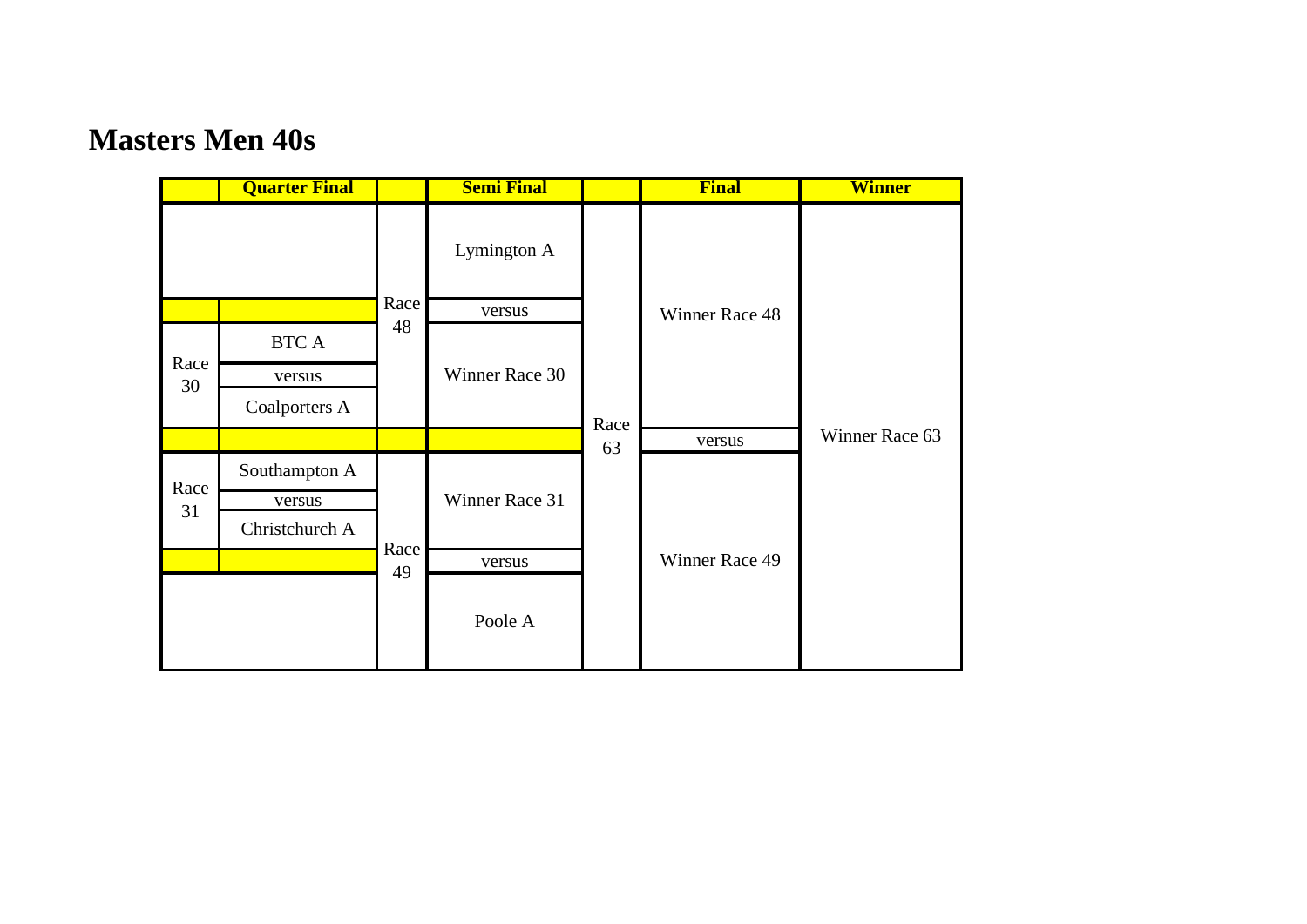#### **Masters Men 50s**

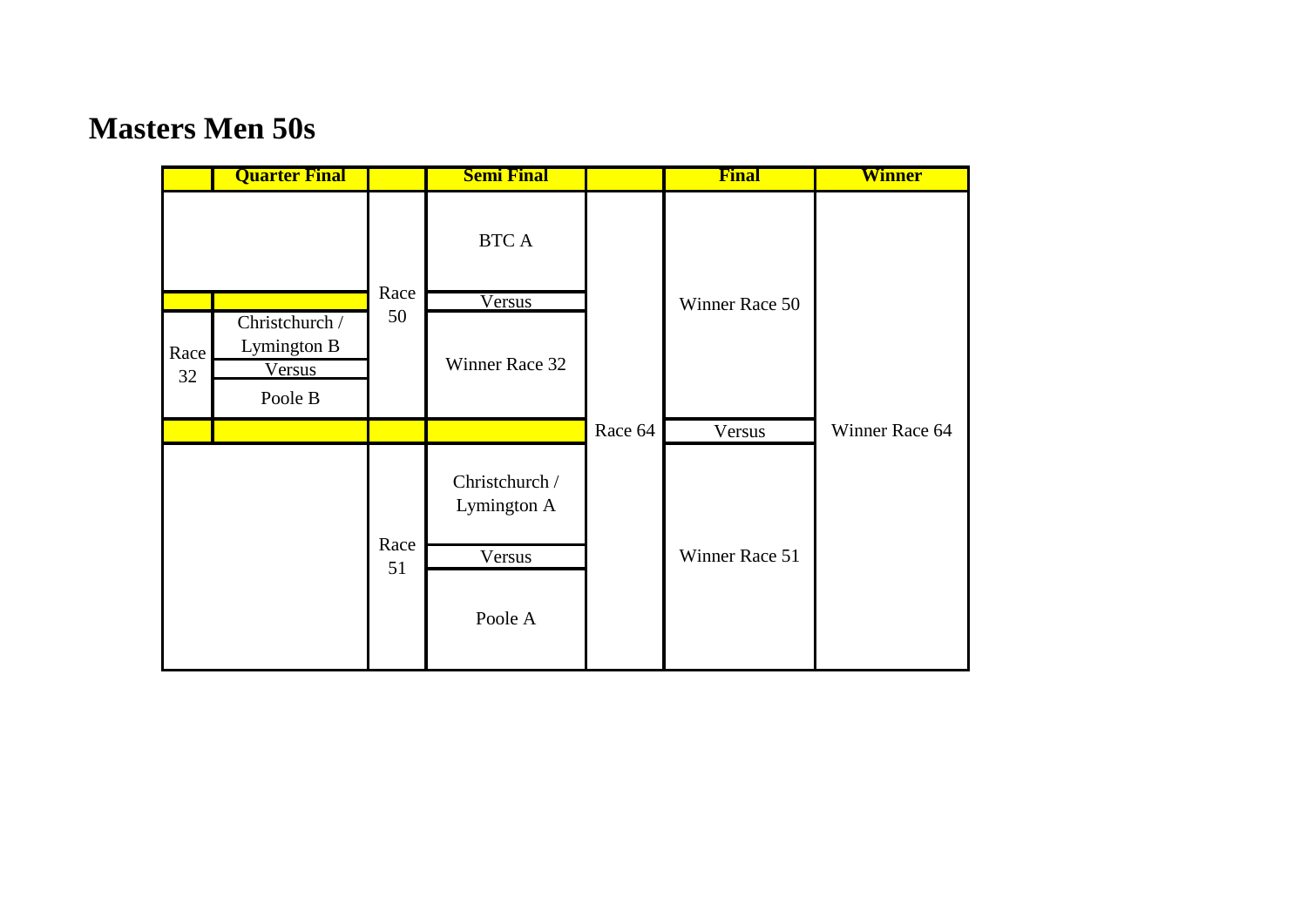#### **Masters Women**

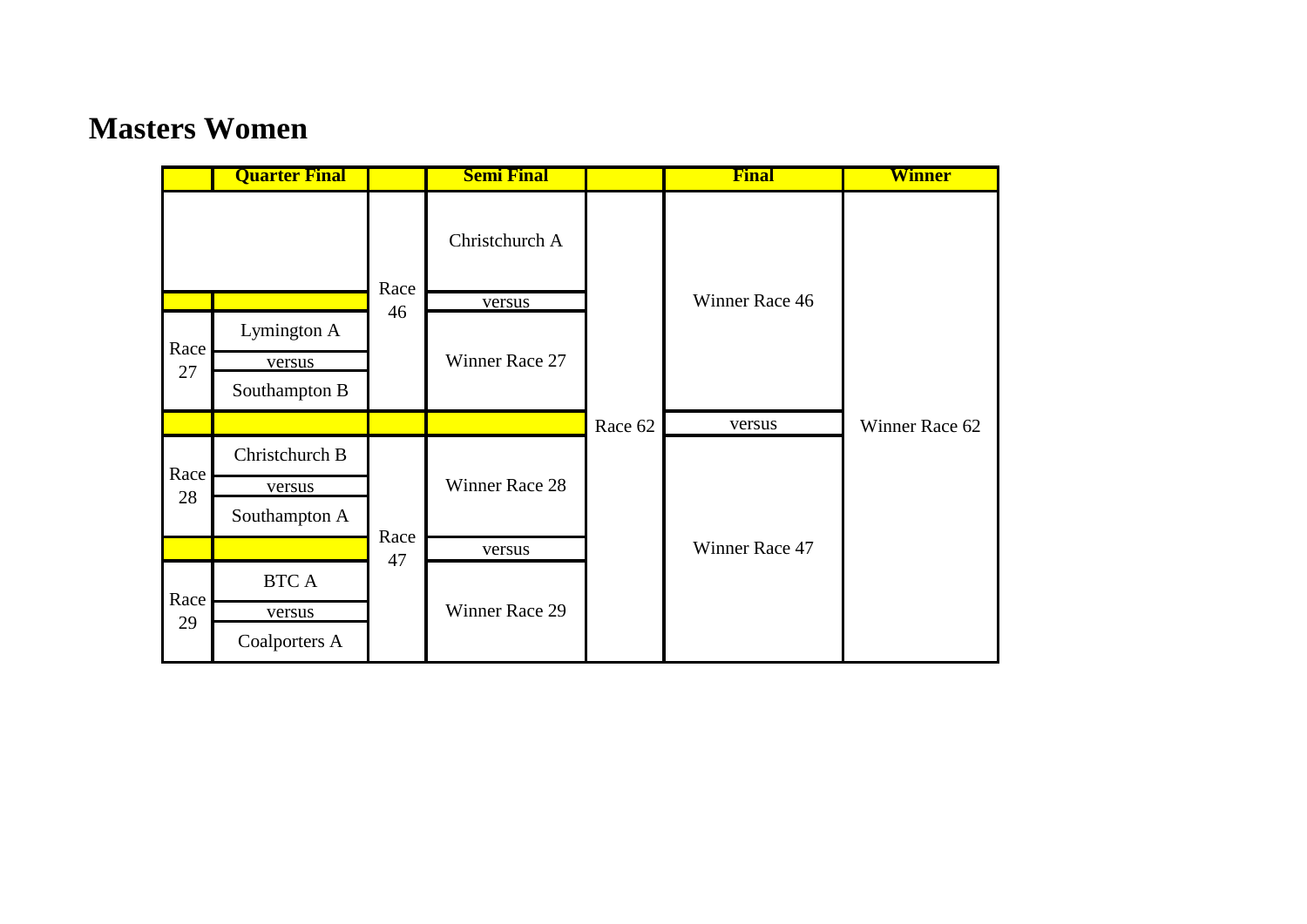# **J16 Boys**